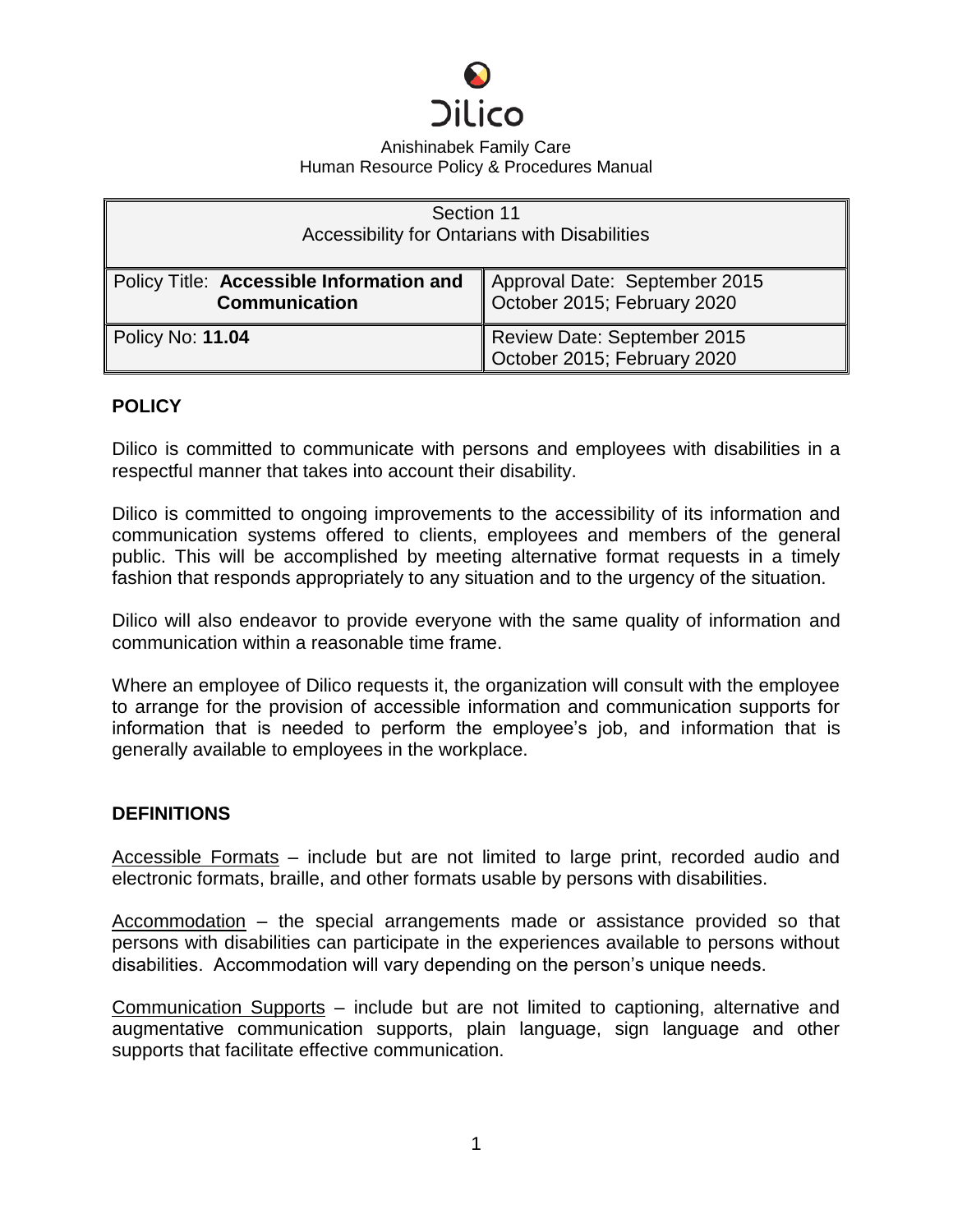

Conversion Ready – an electronic or digital format that facilitates conversion into an acceptable format.

Information – includes data, facts and knowledge that exists in any format including text, audio, digital or images and conveys meaning.

Reasonable efforts – taking approaches that meet the required needs of the individual.

WCAG Guidelines – how to make web content more accessible to people with disabilities. Web content generally refers to the information on a web page or a web application, including but not limited to text, images and forms.

## **PROCEDURES**

### **FOR GENERAL PUBLIC**

- 1. Employees and student placements who deal with clients will be trained on how to interact and communicate with people with various types of disabilities, recognizing that different types of disabilities will require different forms of communication. Employees and student placements are trained to communicate with individuals over the telephone in clear and plain language, to speak slowly, and/or to use other communication services, as necessary.
- 2. Employees and student placements will strive to meet the particular needs of individuals by offering to communicate in a variety of ways as follows:
	- telephone and/or TTY
	- in person
	- email
	- hard copy
	- large print
	- personal assistive devices
	- through a support person(s)

## **FOR EMPLOYEES**

1. Dilico will advise employees of the availability of accessible formats and communication supports. The accessible formats and communication supports can be obtained from Managers.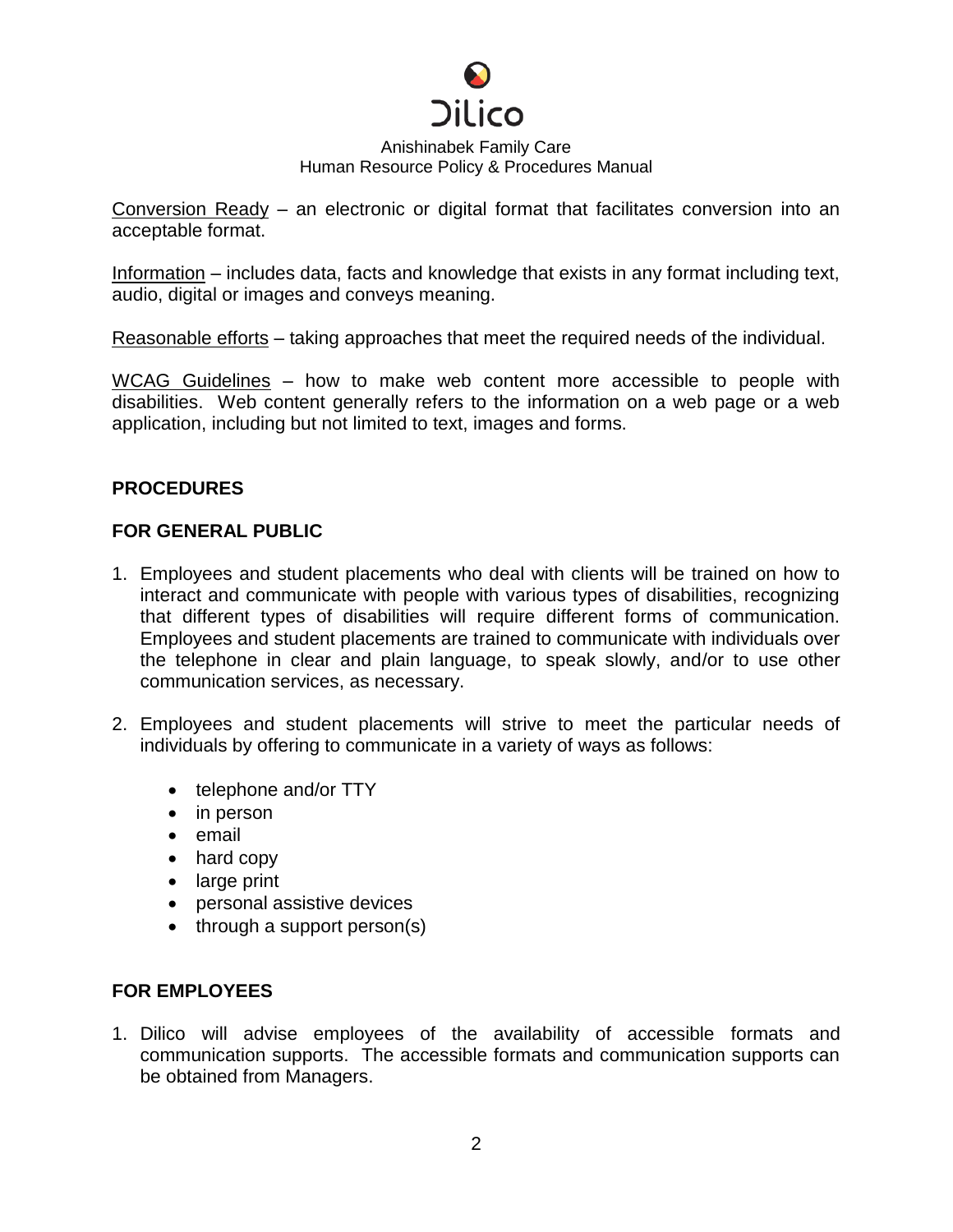

- 2. Dilico will strive to meet the particular needs of employees by offering to communicate in a variety of ways as follows:
	- a. telephone and/or TTY
	- b. in person
	- c. email
	- d. hard copy
	- e. large print
	- f. personal assistive devices
	- g. through a support person(s)

### **FOR GENERAL PUBLIC AND EMPLOYEES**

- 1. Dilico will maintain accessible communication standards that ensure written communications are clear and easy to understand, using a distinct and easily distinguishable font style.
	- Office employees use Arial font when creating documents.
	- Font sizes in general communication are kept at a minimum of 11 point.
	- When asked by an individual for a large print format document, this font size is increased to a minimum of 14 points and if possible 16 points.
- 2. Dilico will consult the person with a disability as to what would be a suitable alternative format or communication support for them.
- 3. Dilico will take into account the person's accessibility needs in a timely manner.
- 4. Dilico will not charge more for such formats and supports than it charges other persons
- 5. Dilico will ensure that is has an accessible website and web content in place and that all new Internet websites and content will conform to Level A of Version 2 of the Web Content Accessibility Guidelines.
- 6. Some forms of information may be difficult or impossible to convert into an accessible format. In cases of unconvertible information, Dilico will consult with the person requesting the information or communication, for ways of providing it in an accessible format or with appropriate communication supports. If Dilico determines that they are unable to convert the information, they will explain to the person why they are unable to do so and provide a summary of the content.